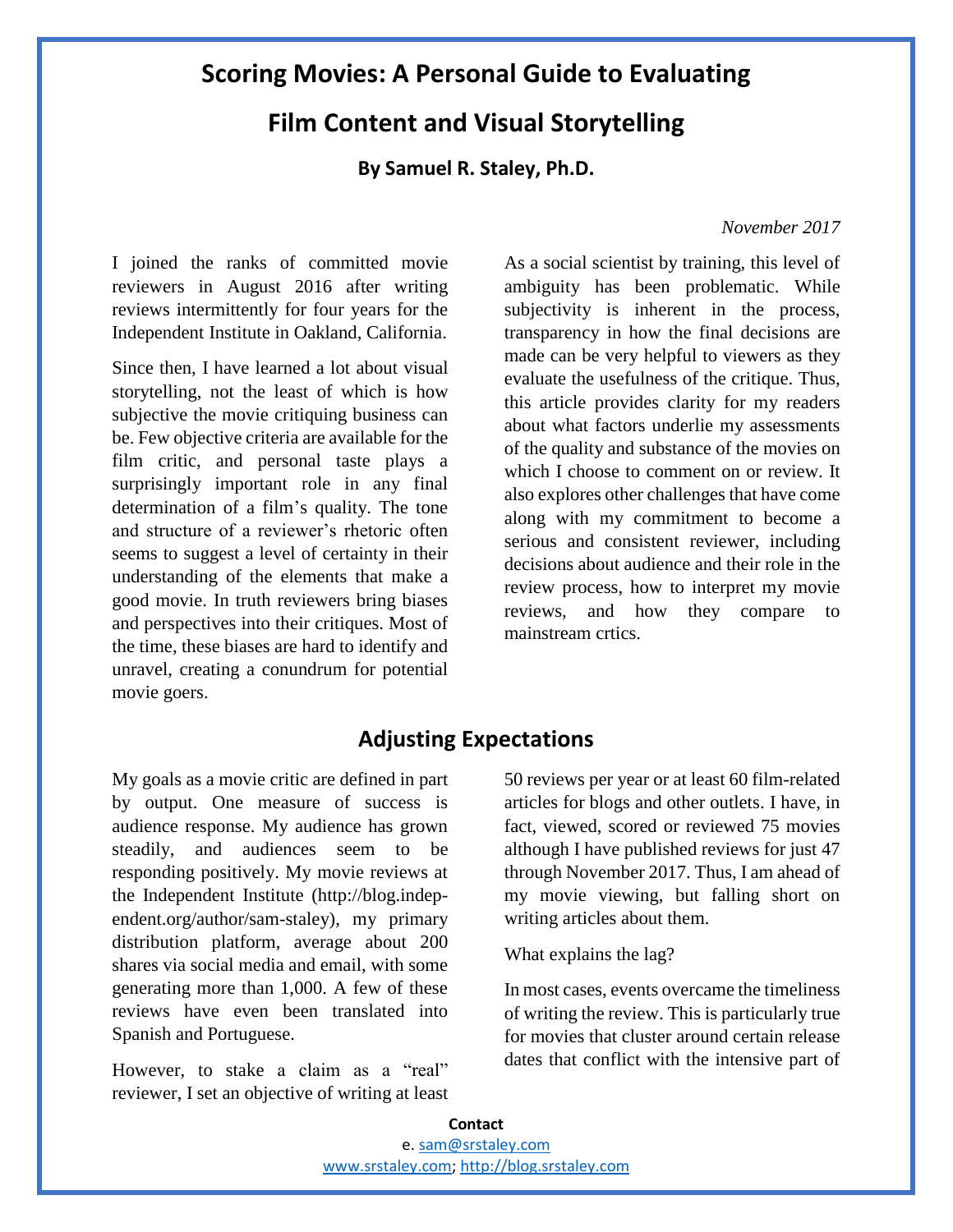#### STALEY: SCORING MOVIES

the "day job," teaching at a university and running an applied policy research center.

Late Fall, for example, is one period where distributors release films to qualify for Academy Award consideration. For example, *Lion* is an excellent story about lost identity and family. I missed this Best Picture Oscar nominee in the theater when it was released, and the review lost its timeliness (although I did see it in a theater in late December). I had the similar problem with *Fences*, the film adaptation of August Wilson's play that featured stellar performances by Denzel Washington and Viola Davis. The seasonal nature of releases means that some good films slip through the cracks.

I have since shifted my approach to writing longer reviews for the Independent Institute, shorter ones (400 to 500 words) for my personal professional blog (blog.srstaley .com), and created a Facebook Page (@themovieswithsam) so I can expand my Internet footprint. My personal blog also allows me to explore the more creative contributions of film since the blog is more focused on storytelling, author marketing, and fiction writing.

A second source of delay stems from my creative choice to write longer reviews with more depth to more effectively take advantage of the global platform provided by the Independent Institute. Thus, my published reviews are extensive, sometimes exceeding 1,000 words.

In contrast, most professional movie reviews are between 300 and 500 words and conform to the column requirements and conventions of popular news outlets such as newspapers and television stations.

The review length is driven by a decision to provide more than a critique of the artistic content of the films. I examine and analyze the substance of the subject matter, and how the film's story structure contributes to this content.

Generally, the substantive content component adds between 300 and 500 words to a typical column. If I stayed strictly to the artistic content, such as those on my personal blog, the article length would easily conform to a 500 word limit.

## **Adding Rigor to Movie Critiques**

One consequence of reviewing both substance and creativity is a more complicated analytical process for evaluating a film. Rather than work through immediate impressions, I researched what conventional industry wisdom said about the content typical movie reviews covered and how films were structured. I added other elements based on my experience as a novelist and professional public policy analyst.

For example, as a novelist, I emphasize storytelling elements—plot, character depth and arcs, dialogue, and setting. As a public policy analyst, social entrepreneurship mentor, and social scientist, I am deeply committed to addressing social problems, including openly discussing ethics and policy. I learned that film has traditionally, and is often expected, to embed social commentary or insight into stories. This makes sense as a novelist because conflict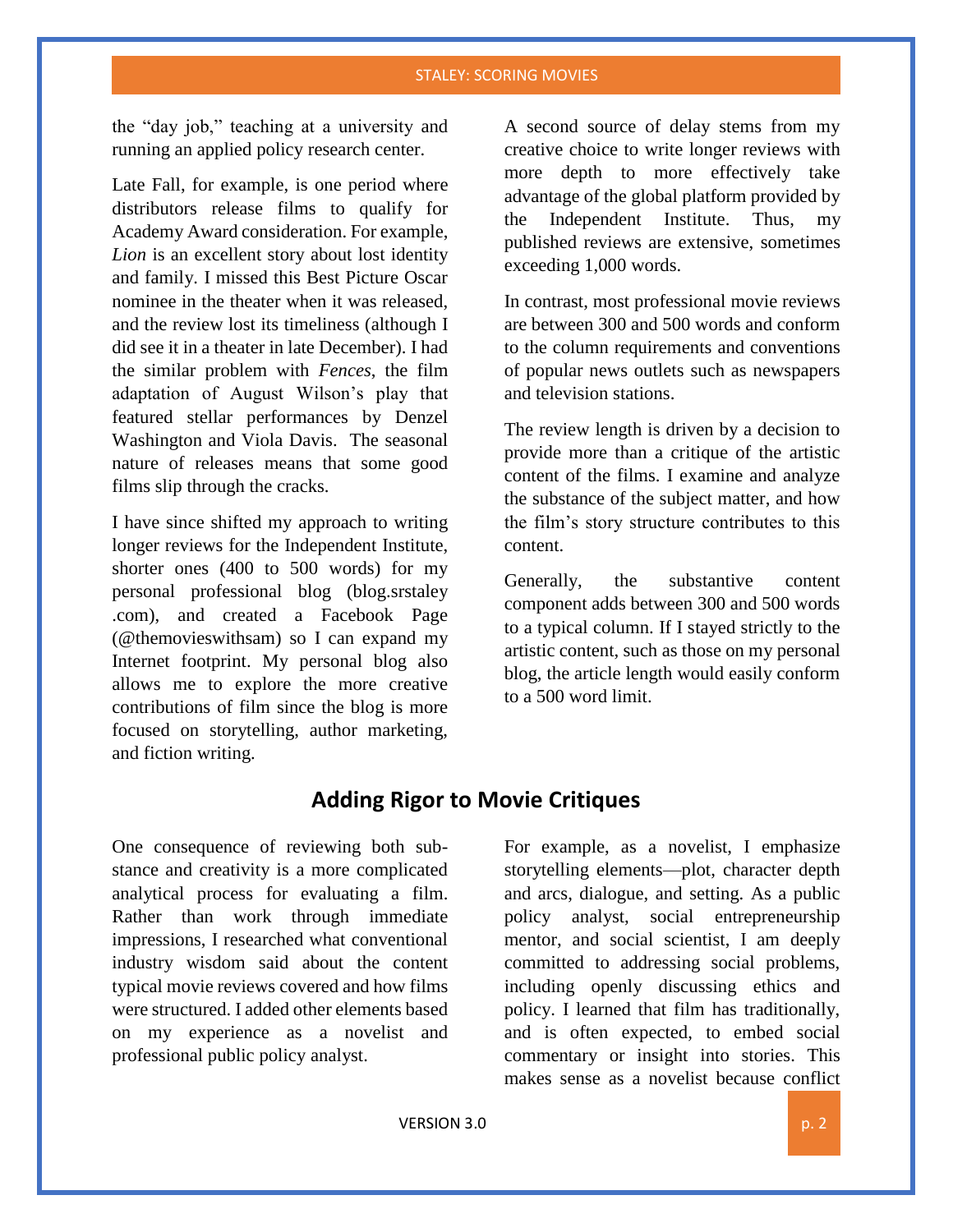#### STALEY: SCORING MOVIES

drives a story, and ethical dilemmas are some of the most effective ways to engage an audience because they draw on personal experience to interpret characters and their reaction to events. These elements factor prominently in my mental "map" for critiquing movies.

To discipline my thinking and add more rigor to an inherently subjective process, I constructed a rubric consisting of eight specific elements that can be roughly grouped into four categories (see Table 1).

About 37% of a movie's overall score in my system is based on *storytelling elements*: the story composition and plot, the plausibility and appropriateness of the dialogue, and the depth of the characters and their story arcs. Another quarter of the scoring is based on what I call *film craftsmanship*: production values, artistic scope, overall film composition within the visual medium of film, and the story's context within its genre or period. Another 25 percent of the film is scored based on *performance factors* such as the quality of the acting and the ability to engage the audience consistently.

| Table 1                                                                                                                           |       |  |  |  |
|-----------------------------------------------------------------------------------------------------------------------------------|-------|--|--|--|
| <b>Movie Scoring Rubric Detail &amp; Weighting</b>                                                                                |       |  |  |  |
| Storytelling<br>Story composition & plot<br>Dialogue<br>Character depth & arc                                                     | 37.0% |  |  |  |
| Film craftsmanship<br>Production values & artistic scope<br>Story context & composition (including genre, historical<br>accuracy) | 25.5% |  |  |  |
| Performance<br>Entertainment & engagement<br>Acting quality                                                                       | 25.5% |  |  |  |
| Social message                                                                                                                    | 12.0% |  |  |  |

Finally, about 12 percent of the final score is based on the *social message*. Films that grapple directly with major social dilemmas or problems, such as *Gifted* (guardianship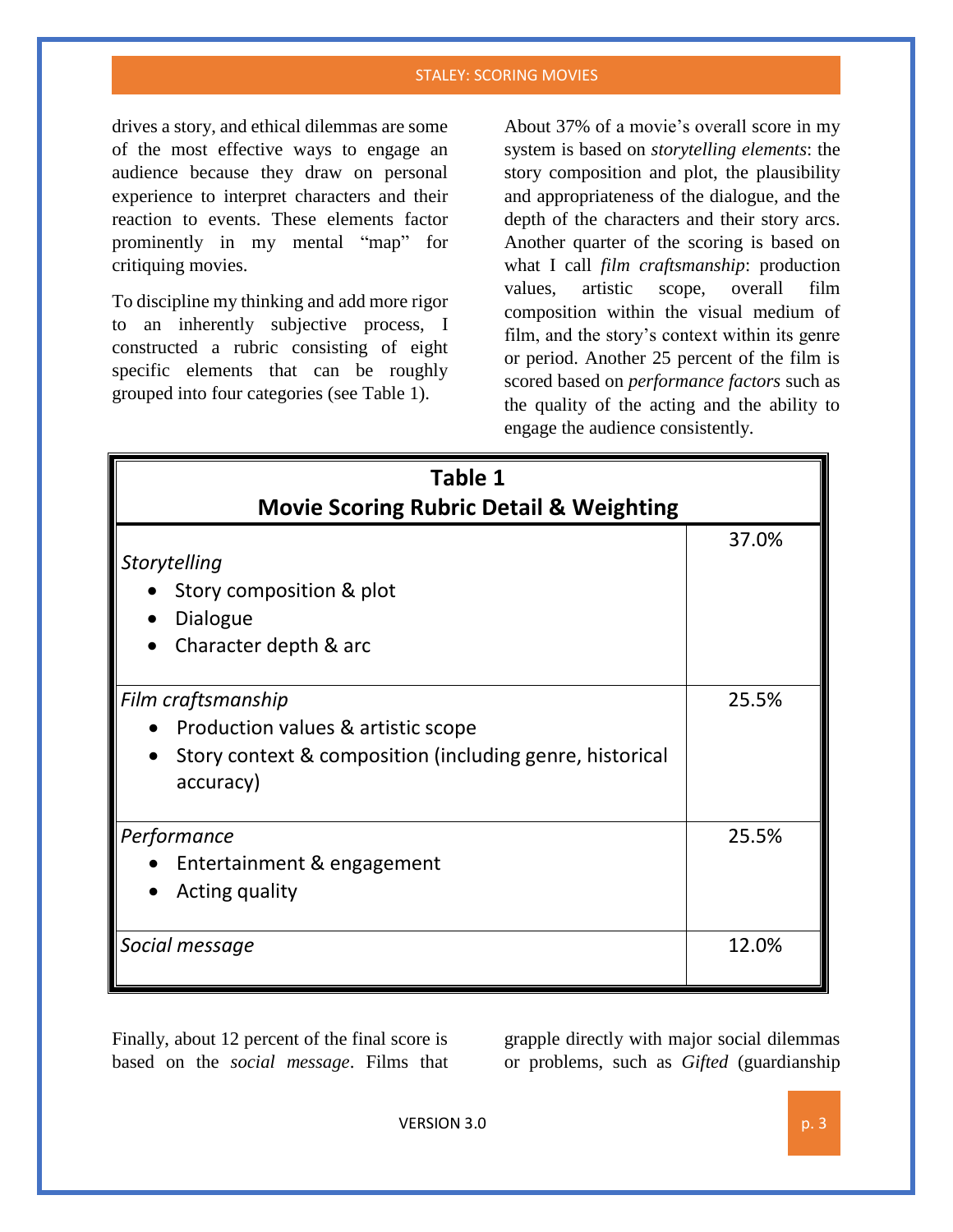#### STALEY: SCORING MOVIES

and parental responsibility), *Lion* (adoption, personal identity, and family), or *The Hitman's Bodyguard* (ethics) will fare better in my scoring system than those that tread lightly on social or moral dilemmas, ignore them altogether, or leave the message ambiguous (e.g., *Logan Lucky*).

Each of these factors is given a score between 1 and 10, although in practice films are scored from 5 to 10. I assign scores the way we conventionally grade in school, where 90- 100% would be an A (excellent), 80-89% is a B (above average), 70-79% is a C (average), etc. Very few films that make it to commercial release will be in the C range or lower. Thus, most films tend to score in the B range or higher.

Using a rubric has consequences for how films are judged. In my case, they bring transparency to an opaque and subjective process. Movies scored on my rubric tend to do better if they have strong storytelling elements such as clear character arcs, well

defined and layered characters, conflict that engages the audience, and dialogue that is plausible and believable.

Generally, I consider a movie that scores a 9.0 or higher as very good or excellent, and worth viewing in a movie theater. The film is probably strong on most, if not all, core elements. This score also suggests most adult viewers will enjoy it. A score in the 8 range suggests that the film is uneven, and some viewers might enjoy the theater experience more than others. A science fiction film scoring a 9 or higher is strong enough must viewers will likely enjoy the experience. A score of 8 suggests that, in my view, sci-fi enthusiasts will enjoy the film, but those not interested in this genre will be less entertained. A score in the 7 or lower range suggests the film is weak in a number of areas. My general recommendation would be to wait for the film to be distributed in DVD format, or stream it on-online.

| <b>Table 2</b>                          |                                |                            |                                                                                                            |
|-----------------------------------------|--------------------------------|----------------------------|------------------------------------------------------------------------------------------------------------|
| <b>Score Mapping and Interpretation</b> |                                |                            |                                                                                                            |
| <b>General Rating</b>                   | <b>Numeric</b><br><b>Score</b> | Grade<br><b>Equivalent</b> | <b>Practical Interpretation</b>                                                                            |
| Excellent                               | $9+$                           | A                          | Most audiences will enjoy seeing<br>these movies in a theater                                              |
| Above Average                           | $8+$                           | B                          | Select audiences will likely enjoy<br>seeing these movies in the theater                                   |
| Average                                 | $7 +$                          | C                          | Most audiences will likely prefer to<br>wait for these movies to stream on-<br>line or for the DVD release |
| <b>Below Average</b>                    | < 7                            |                            | Most audiences should simply skip<br>these movies                                                          |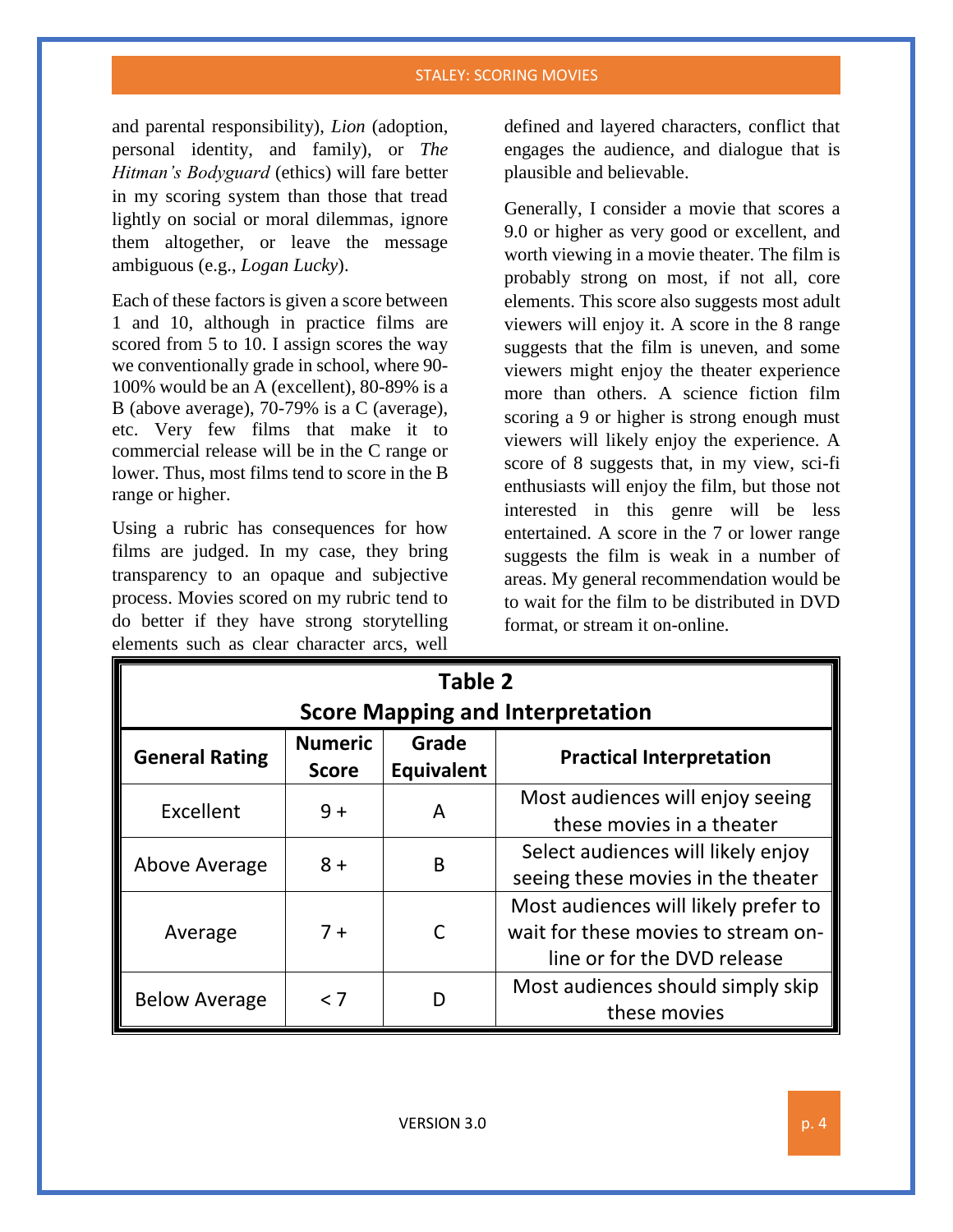## **An Audience Viewer's Movie Critic**

After a year of reviewing movies seriously, I've come to the conclusion that my reviews are weighted toward audience appreciation and entertainment more than craft and artistic scope. I am a general audience critic rather than a critic's critic or an industry critic.

The rubric is suggestive of this bias. Storytelling components are the most important factors in the rubric, indicating entertainment value will have a strong influence on the overall score.

In fact, some empirical evidence supports this observation. The statistical correlation between my rubric-driven score and Rotten

Tomatoes critics is 0.596.\* This is a statistically strong relationship but not a really strong one. The statistical relationship with the Rotten Tomatoes audience score, however, is stronger: 0.668. The correlation between my rubric score and Metacritic.com —an aggregator of movie critics but drawing from a smaller number—is  $0.61$ .<sup>†</sup>

Of course, Rotten Tomatoes audience reviewers are still hard-core movie goers, so the sample is not what statisticians would call "random". The mere fact that audiences go to the site to register their views implies a "self selection" bias that is not representative of the general movie-going audience.

### **Conclusion**

The journey into the world of movie criticism has just begun, but several observations about my approach to film criticism and contribution to the discussion of film more general are apparent. The rubric has been especially helpful in clarifying my priorities as a writer and critic. The rubric also provides a way to bring transparency to the subjective task of creative work.

Overall, my critical style has tended to:

- Favor storytelling over artistic innovation;
- Align more directly with general audience preferences than established movie critics; and
- Highlight the content of movies and their stories over style.

Only time will tell whether these observations hold true after another year of robust movie reviewing!

### **About the Critic**

Samuel R. Staley, Ph.D. [\(www.srtaley.com\)](http://www.srtaley.com/) is a movie critic for the Independent Institute in Oakland, California and an award-winning novelist. His book *Economics and Contemporary Film*  will be published by Routledge in 2018. His novels have won literary competitions in the categories of historical fiction, young adult fiction, new adult/coming of age/romance fiction, and

 $\overline{\phantom{a}}$ 

† Metacritic's statistical correlation with Rotten Tomatoes' critics is 0.923 and Rotten Tomatoes' audience is 0.607.

<sup>\*</sup> A statistical correlation of 1.0 would imply 100% agreement between my scores and Rotten Tomatoes critics while a score of 0.0 implies no correlation. So, this is a relatively strong correlation.